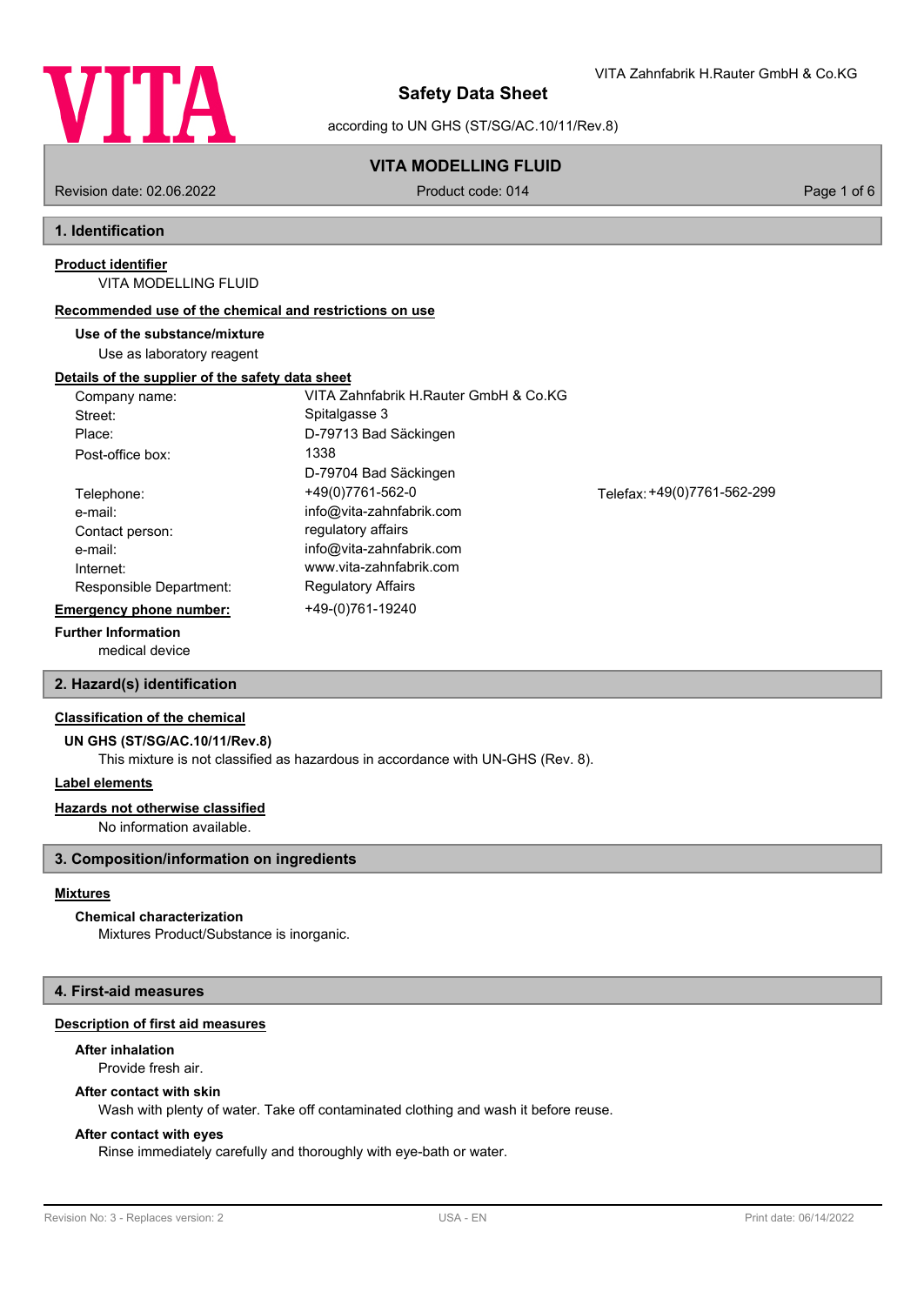

according to UN GHS (ST/SG/AC.10/11/Rev.8)

## **VITA MODELLING FLUID**

Revision date: 02.06.2022 Product code: 014 Page 2 of 6

## **After ingestion**

Rinse mouth immediately and drink plenty of water.

#### **Most important symptoms and effects, both acute and delayed**

No information available.

## **Indication of any immediate medical attention and special treatment needed**

Treat symptomatically.

#### **5. Fire-fighting measures**

#### **Extinguishing media**

#### **Suitable extinguishing media**

Co-ordinate fire-fighting measures to the fire surroundings.

#### **Specific hazards arising from the chemical**

Non-flammable.

#### **Special protective equipment and precautions for fire-fighters**

In case of fire: Wear self-contained breathing apparatus.

#### **6. Accidental release measures**

#### **Personal precautions, protective equipment and emergency procedures**

#### **General advice**

Use personal protection equipment.

#### **Environmental precautions**

No special environmental measures are necessary. Clean contaminated articles and floor according to the environmental legislation.

## **Methods and material for containment and cleaning up**

#### **Other information**

Absorb with liquid-binding material (sand, diatomaceous earth, acid- or universal binding agents). Treat the recovered material as prescribed in the section on waste disposal.

#### **Reference to other sections**

Safe handling: see section 7 Personal protection equipment (PPE): see section 8 Disposal: see section 13

#### **7. Handling and storage**

#### **Precautions for safe handling**

#### **Advice on safe handling**

No special measures are necessary.

#### **Advice on protection against fire and explosion**

No special fire protection measures are necessary.

#### **Advice on general occupational hygiene**

Take off contaminated clothing. Wash hands before breaks and after work. When using do not eat, drink, smoke, sniff.

#### **Conditions for safe storage, including any incompatibilities**

#### **Requirements for storage rooms and vessels**

Keep container tightly closed.

#### **Hints on joint storage**

No special measures are necessary.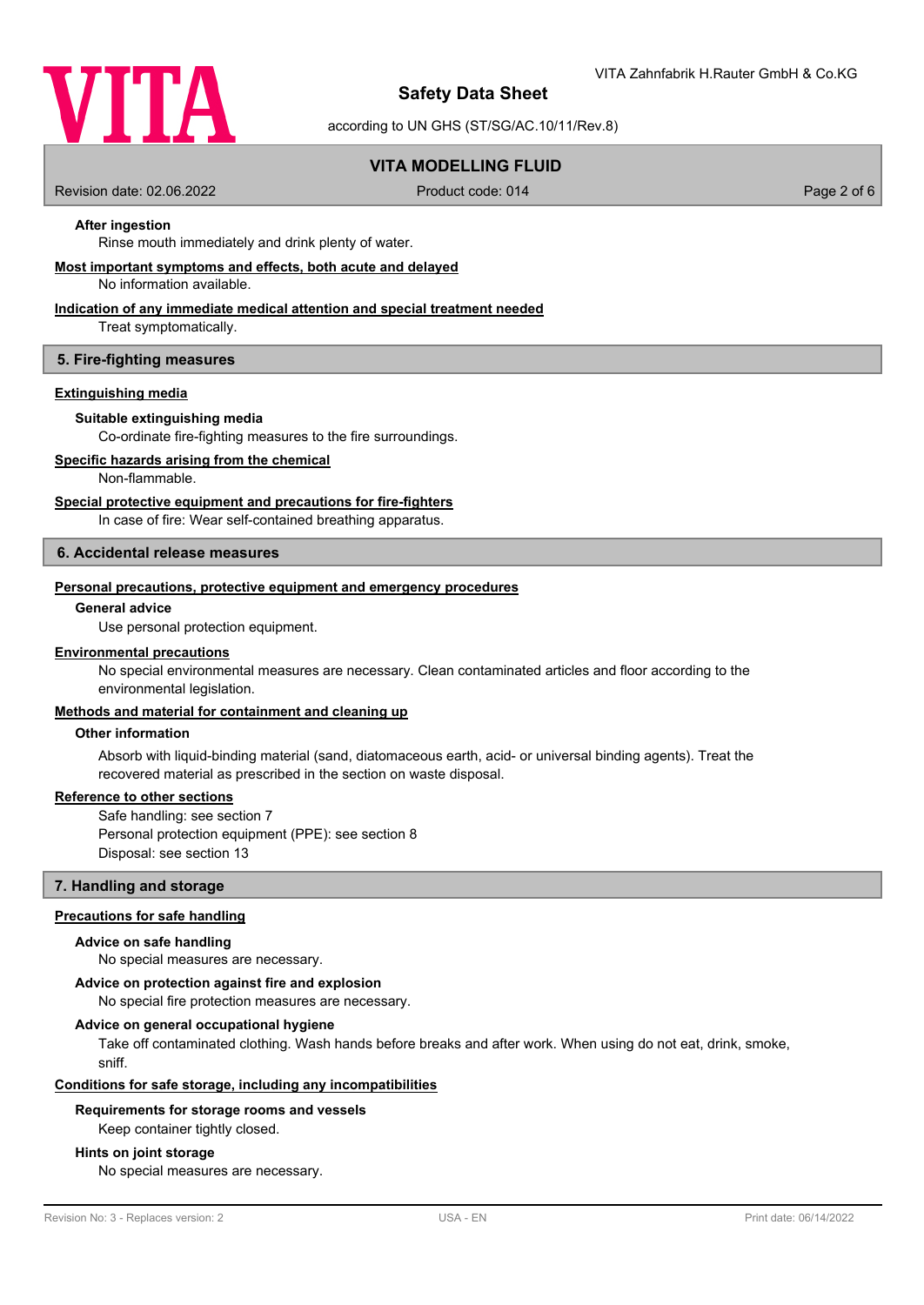

according to UN GHS (ST/SG/AC.10/11/Rev.8)

## **VITA MODELLING FLUID**

Revision date: 02.06.2022 Product code: 014 Page 3 of 6

## **8. Exposure controls/personal protection**

### **Control parameters**

## **Exposure controls**

### **Individual protection measures, such as personal protective equipment**

#### **Eye/face protection**

Wear eye/face protection.

#### **Hand protection**

When handling with chemical substances, protective gloves must be worn with the CE-label including the four control digits. The quality of the protective gloves resistant to chemicals must be chosen as a function of the specific working place concentration and quantity of hazardous substances. For special purposes, it is recommended to check the resistance to chemicals of the protective gloves mentioned above together with the supplier of these gloves. Recommended glove articles KCL Dermatril P NBR (Nitrile rubber)

#### **Skin protection**

Use of protective clothing.

#### **Respiratory protection**

In case of inadequate ventilation wear respiratory protection. Open windows to ensure natural ventilation.

#### **9. Physical and chemical properties**

### **Information on basic physical and chemical properties**

| Physical state:                                               | Liquid         |                           |
|---------------------------------------------------------------|----------------|---------------------------|
| Color:                                                        | colorless      |                           |
| Odor:                                                         | characteristic |                           |
| Changes in the physical state                                 |                |                           |
| Melting point/freezing point:                                 |                | 0°C                       |
| Boiling point or initial boiling point and<br>boiling range:  |                | 100 °C                    |
| <b>Flammability</b>                                           |                |                           |
| Solid/liquid:                                                 |                | not applicable            |
| Gas:                                                          |                | not applicable            |
| <b>Explosive properties</b><br>The product is not: Explosive. |                |                           |
| Lower explosion limits:                                       |                | not determined            |
| Upper explosion limits:                                       |                | not determined            |
| <b>Self-ignition temperature</b>                              |                |                           |
| Solid:                                                        |                | not applicable            |
| Gas:                                                          |                | not applicable            |
| Decomposition temperature:                                    |                | not determined            |
| pH-Value:                                                     |                | 3,4                       |
| Solubility in other solvents<br>not determined                |                |                           |
| Partition coefficient n-octanol/water:                        |                | not determined            |
| Vapor pressure:<br>(at 50 $°C$ )                              |                | <=1100 hPa                |
| Density:                                                      |                | 0,99700 g/cm <sup>3</sup> |
| Relative vapour density:                                      |                |                           |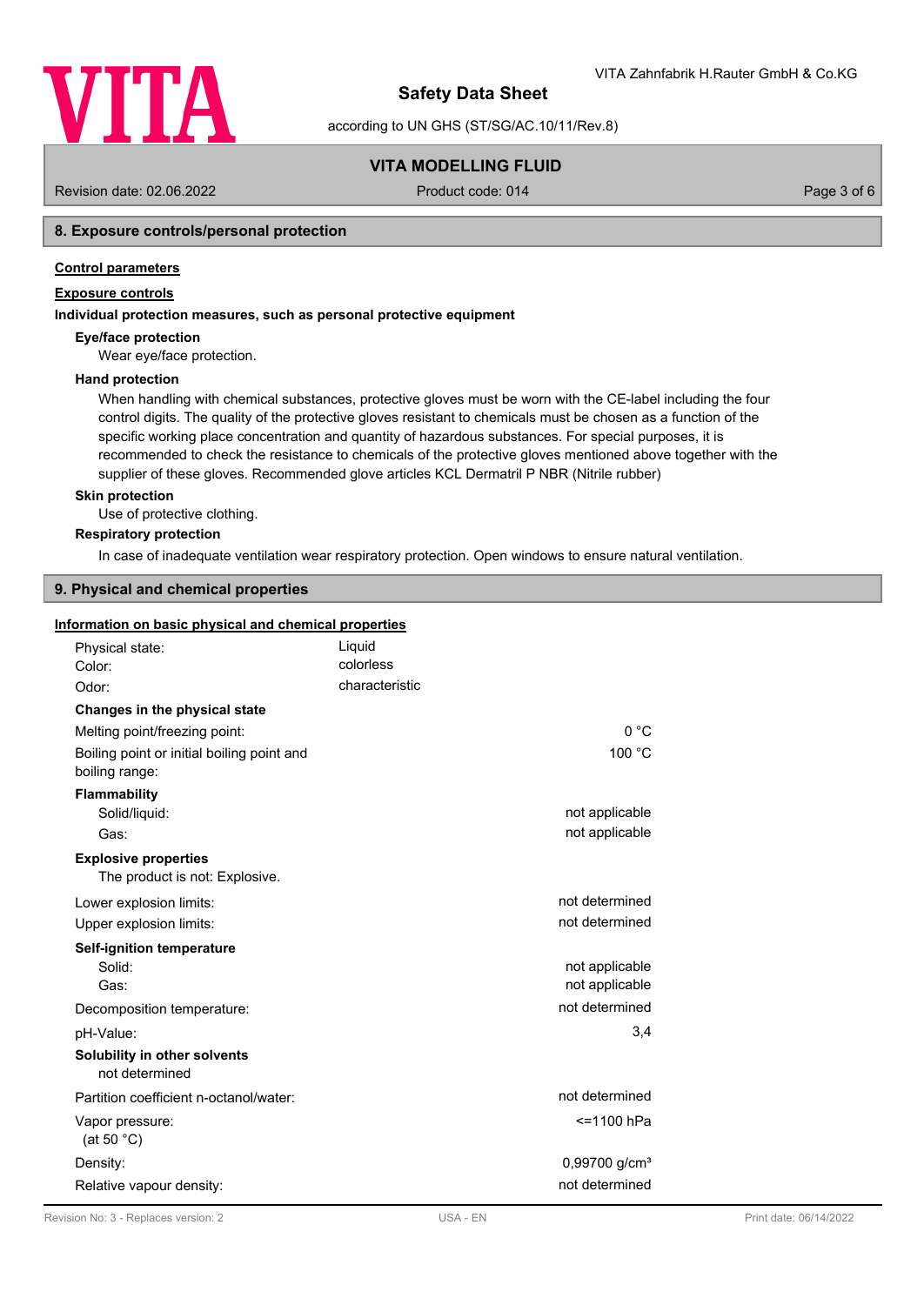

according to UN GHS (ST/SG/AC.10/11/Rev.8)

## **VITA MODELLING FLUID**

Revision date: 02.06.2022 Product code: 014 Page 4 of 6

## **Other information**

| Information with regard to physical hazard classes |                |
|----------------------------------------------------|----------------|
| Oxidizing properties                               |                |
| Not oxidising.                                     |                |
| Other safety characteristics                       |                |
| Solid content:                                     | $0.0\%$        |
| Evaporation rate:                                  | not determined |
|                                                    |                |

## **10. Stability and reactivity**

#### **Reactivity**

No hazardous reaction when handled and stored according to provisions.

#### **Chemical stability**

The product is stable under storage at normal ambient temperatures.

#### **Possibility of hazardous reactions**

No known hazardous reactions.

#### **Conditions to avoid**

none

#### **Incompatible materials**

No information available.

#### **Hazardous decomposition products**

No known hazardous decomposition products.

## **11. Toxicological information**

### **Information on toxicological effects**

#### **Acute toxicity**

Based on available data, the classification criteria are not met.

#### **Irritation and corrosivity**

Based on available data, the classification criteria are not met.

#### **Sensitizing effects**

Based on available data, the classification criteria are not met.

#### **Carcinogenic/mutagenic/toxic effects for reproduction**

Based on available data, the classification criteria are not met.

#### **Specific target organ toxicity (STOT) - single exposure**

Based on available data, the classification criteria are not met.

#### **Specific target organ toxicity (STOT) - repeated exposure**

Based on available data, the classification criteria are not met.

## **Aspiration hazard**

Based on available data, the classification criteria are not met.

## **Additional information on tests**

The mixture is classified as not hazardous according to regulation (EC) No 1272/2008 [CLP].

#### **12. Ecological information**

## **Ecotoxicity**

The product is not: Ecotoxic.

# **Persistence and degradability**

The product has not been tested.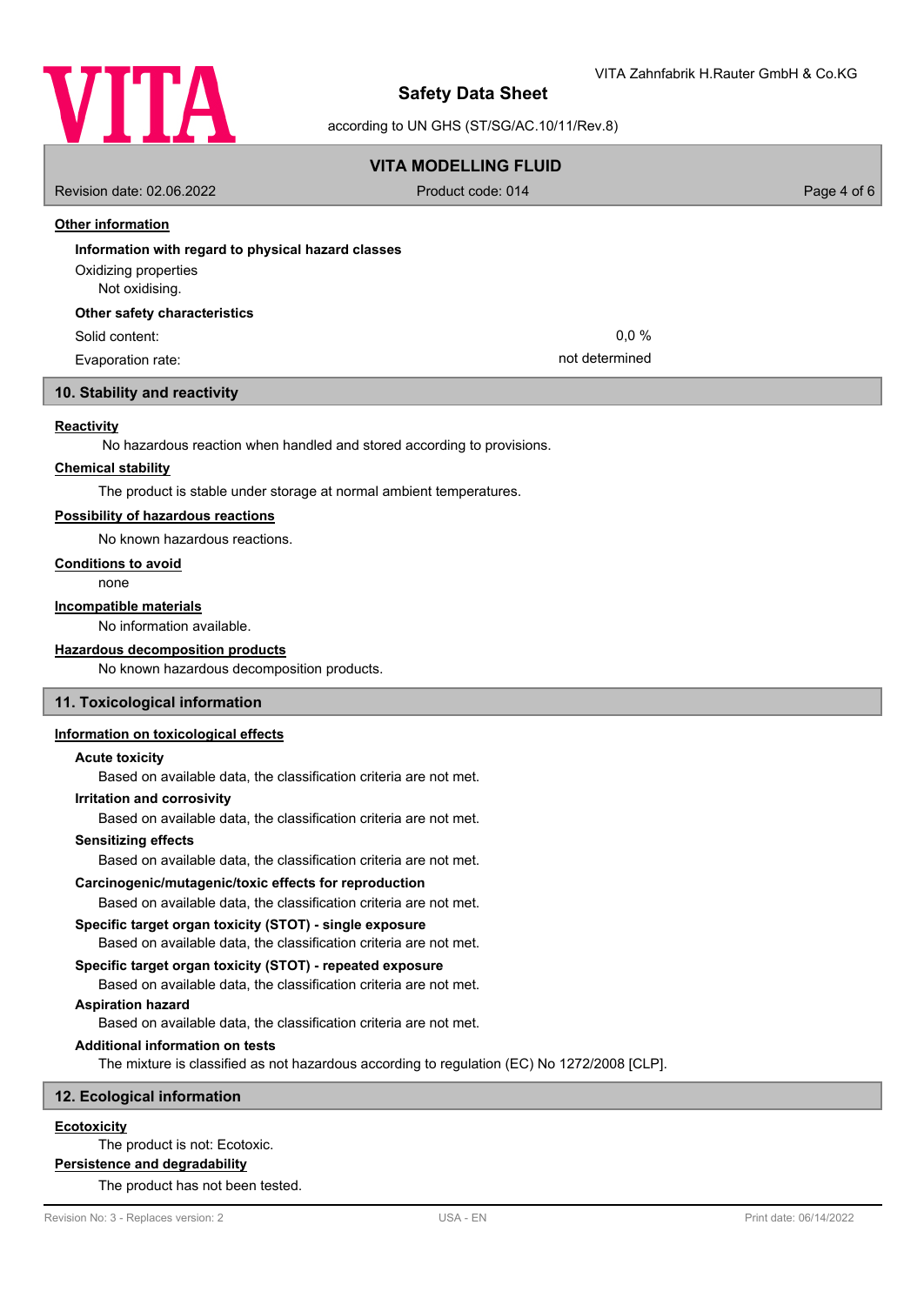

according to UN GHS (ST/SG/AC.10/11/Rev.8)

## **VITA MODELLING FLUID**

Revision date: 02.06.2022 Product code: 014 Page 5 of 6

## **Bioaccumulative potential**

The product has not been tested.

#### **Mobility in soil**

The product has not been tested.

#### **Endocrine disrupting properties**

This product does not contain a substance that has endocrine disrupting properties with respect to non-target organisms as no components meets the criteria.

#### **Other adverse effects**

No information available.

#### **Further information**

Avoid release to the environment.

#### **13. Disposal considerations**

#### **Waste treatment methods**

#### **Disposal recommendations**

Dispose of waste according to applicable legislation.

#### **Contaminated packaging**

Wash with plenty of water. Completely emptied packages can be recycled.

#### **14. Transport information**

## **Marine transport (IMDG)**

| UN number or ID number:                                                  | No dangerous good in sense of this transport regulation. |  |
|--------------------------------------------------------------------------|----------------------------------------------------------|--|
| UN proper shipping name:                                                 | No dangerous good in sense of this transport regulation. |  |
| Transport hazard class(es):                                              | No dangerous good in sense of this transport regulation. |  |
| Packing group:                                                           | No dangerous good in sense of this transport regulation. |  |
| Air transport (ICAO-TI/IATA-DGR)                                         |                                                          |  |
| UN number or ID number:                                                  | No dangerous good in sense of this transport regulation. |  |
| UN proper shipping name:                                                 | No dangerous good in sense of this transport regulation. |  |
| Transport hazard class(es):                                              | No dangerous good in sense of this transport regulation. |  |
| Packing group:                                                           | No dangerous good in sense of this transport regulation. |  |
| <b>Environmental hazards</b>                                             |                                                          |  |
| ENVIRONMENTALLY HAZARDOUS:                                               | No                                                       |  |
| <b>Special precautions for user</b>                                      |                                                          |  |
| No information available.                                                |                                                          |  |
| Transport in bulk according to Annex II of MARPOL 73/78 and the IBC Code |                                                          |  |
| not applicable                                                           |                                                          |  |

# **15. Regulatory information**

#### **National regulatory information**

#### **16. Other information**

## **Changes**

This data sheet contains changes from the previous version in section(s): 4,7,8,9,15,16.

#### **Abbreviations and acronyms**

ADR: Accord européen sur le transport des marchandises dangereuses par Route (European Agreement concerning the International Carriage of Dangerous Goods by Road)